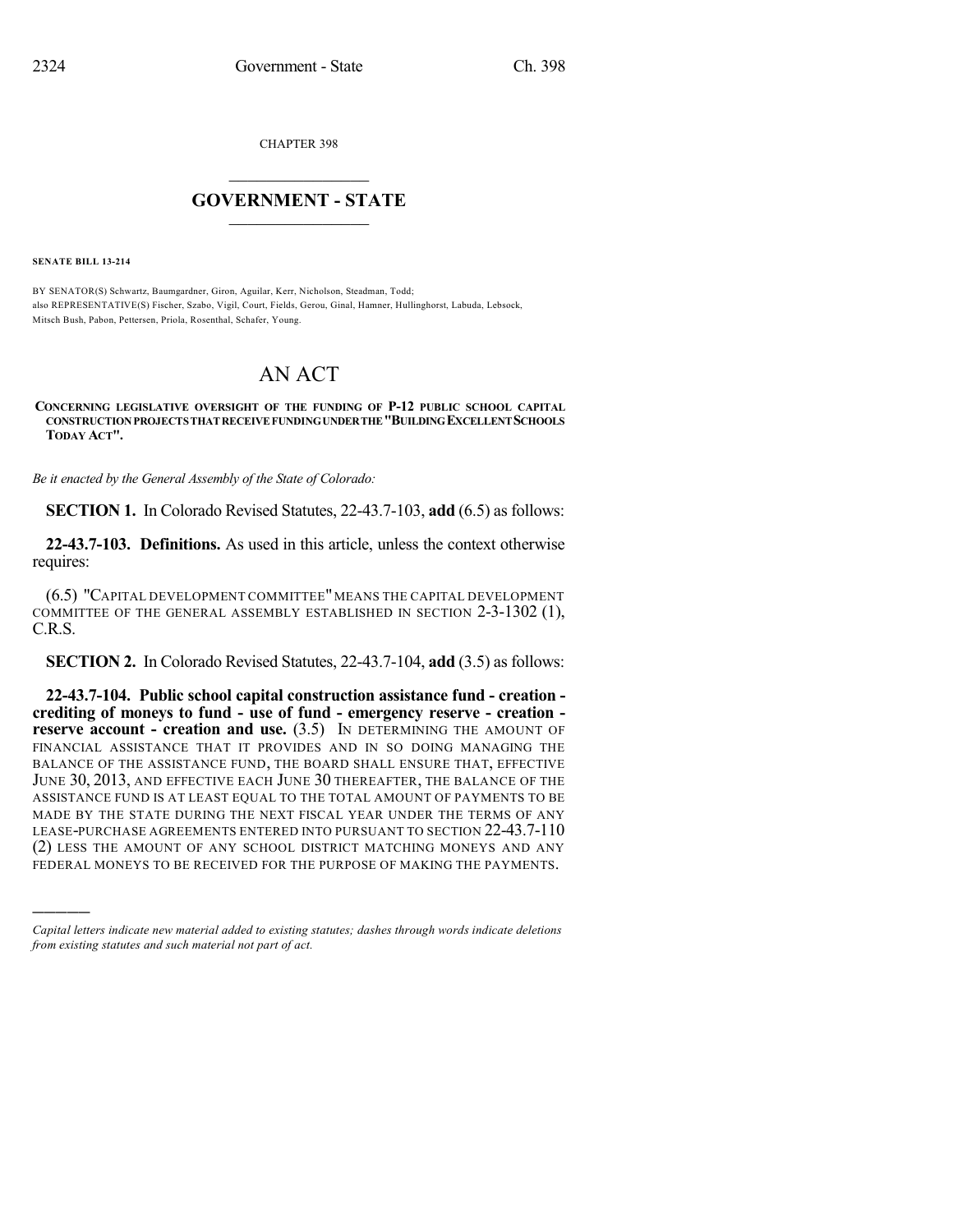**SECTION 3.** In Colorado Revised Statutes, 22-43.7-109, **amend** (1) introductory portion,  $(2)$  (a) (III),  $(7)$ , and  $(9)$  introductory portion as follows:

**22-43.7-109. Financial assistance for public school capital construction application requirements - evaluation criteria - local match requirements.** (1) For fiscal years commencing on or after July 1, 2008, the board, with the support of the division and subject to the final approval of the state board AND, IN THE CASE OF FINANCIAL ASSISTANCE THAT INVOLVES LEASE-PURCHASE AGREEMENTS, SUBJECT TO BOTH THE PRELIMINARY APPROVAL OF THE STATE BOARD AND THE FINAL APPROVAL OF THE CAPITAL DEVELOPMENT COMMITTEE, regarding financial assistance awards as specified in this section, shall provide financial assistance as specified in this section subject to the following limitations:

 $(2)$ (a) Except as otherwise provided in subparagraph (II) of paragraph (b) of this subsection (2), the board shall establish an annual financial assistance timeline for use by applicants in applying for financial assistance and otherwise meeting financial assistance requirements and for use by the board in reviewing financial assistance applications and recommending financial assistance awards to the state board. The timeline shall specify:

(III) A deadline, NO LATER THAN JUNE 7, 2013, AND NO LATER THAN JUNE 1 OF EACH YEAR THEREAFTER, for the board to submit to the state board the prioritized list of projects for which the board recommends the provision of financial assistance as required by subsection (7) of this section; and

(7) (a) Pursuant to the timelines established pursuant to subsection (2) of this section for any fiscal year for which financial assistance is to be awarded, and after prioritizing public school facility capital construction projects as specified in subsection  $(\bar{5})$  of this section, the board shall submit to the state board a prioritized list of projects for which the board recommends the provision of financial assistance. The prioritized list shall MUST include the board's recommendation as to the amount and type of financial assistance to be provided and a statement of the source and amount of applicant matching moneys for each recommended project based upon information provided by the applicant. The board may recommend that any specific project only receive financial assistance if another higher priority project or group of projects becomes ineligible for financial assistance due to the inability of an applicant to raise required matching moneys by a deadline prescribed by the board as a condition of a financial assistance award for the higher priority project or group of projects. The state board SHALL REVIEW AND MAKE DECISIONS REGARDING THE PRIORITIZED LIST NO LATER THAN JUNE 20 OF EACH YEAR AND may approve, disapprove, or modify the provision of financial assistance for any project recommended by the board if the state board concludes that the board misinterpreted the results of the prioritization assessment conducted pursuant to section 22-43.7-108 or misapplied the prioritization criteria specified in subsection (5) of this section. The state board shall specifically explain in writing its reasons for finding that the board misinterpreted the results of the priority assessment or misapplied the prioritization criteria when disapproving or modifying any financial assistance award recommended by the board.

(b) NO LATER THAN JUNE 25 OF EACH YEAR, THE STATE BOARD SHALL SUBMIT TO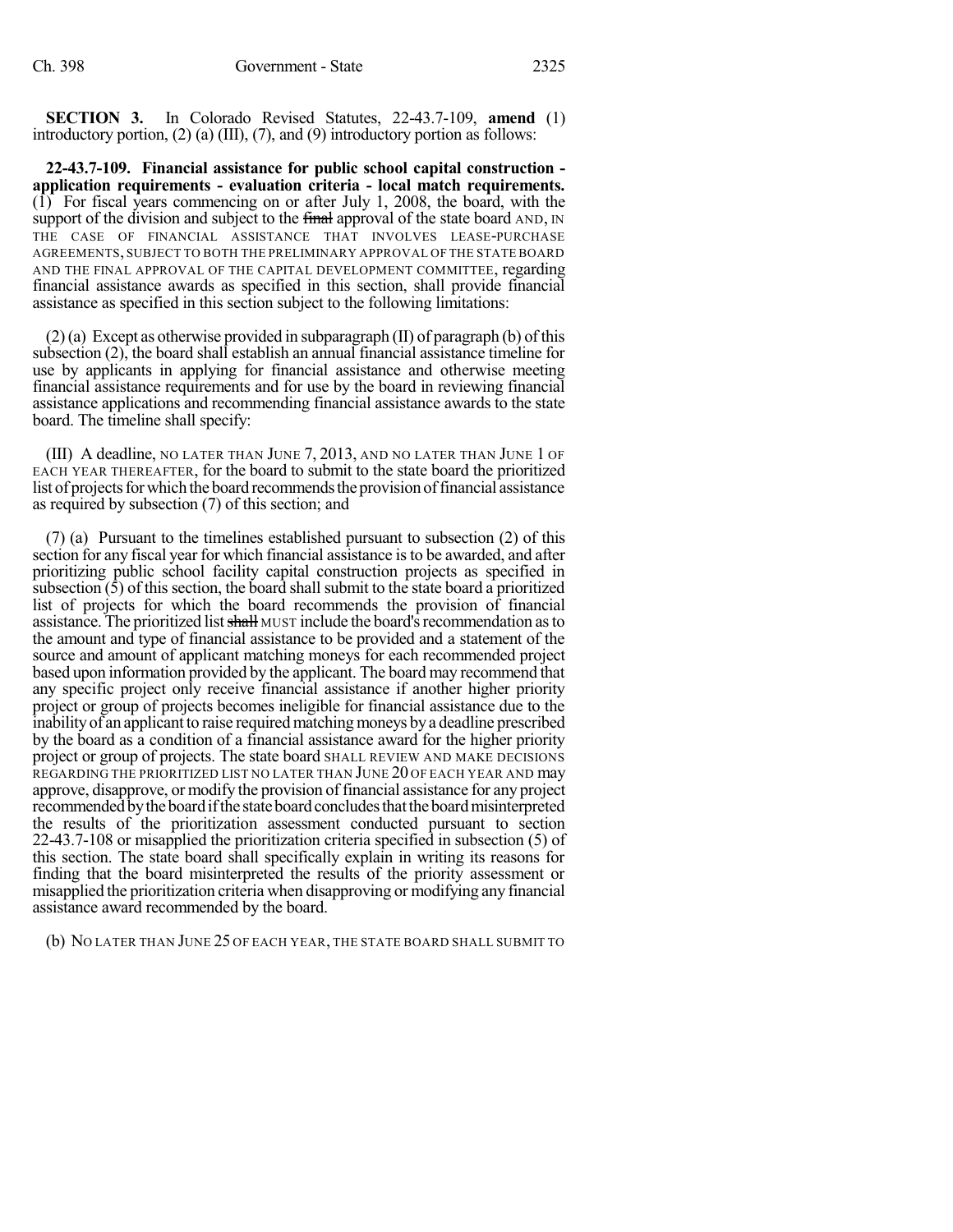THE CAPITAL DEVELOPMENT COMMITTEE A REVISED PRIORITIZED LIST THAT INCLUDES ONLY THOSE PROJECTS FOR WHICH THE STATE BOARD IS RECOMMENDING AWARDS OF FINANCIAL ASSISTANCE THAT INVOLVE LEASE-PURCHASE AGREEMENTS. THE STATE BOARD SHALL SUBMIT WITH THE LIST THE INFORMATION REGARDING THE DETAILS OF THE FINANCING OF THE LISTED PROJECTS THAT THE BOARD SUBMITTED TO THE STATE BOARD AS REQUIRED BY PARAGRAPH (a) OF THIS SUBSECTION (7).NO LATER THAN JULY 15 OF EACH YEAR, THE CAPITAL DEVELOPMENT COMMITTEE MAY APPROVE THE LIST OR MAY DISAPPROVE THE LIST IF THE COMMITTEE CONCLUDES THAT THE INCLUSION OF ONE OR MORE OF THE PROJECTS ON THE LIST WILL UNREASONABLY INCREASE THE COST OF PROVIDING FINANCIAL ASSISTANCE THAT INVOLVES LEASE-PURCHASE AGREEMENTS FOR ALL OF THE PROJECTS ON THE LIST. IF THE CAPITAL DEVELOPMENT COMMITTEE DOES NOT APPROVE OR DISAPPROVE THE LIST BY JULY 15, IT IS DEEMED TO HAVE APPROVED THE LIST AS SUBMITTED.

(c) IF THE CAPITAL DEVELOPMENT COMMITTEE DISAPPROVES THE REVISED PRIORITIZED LIST, IT SHALL PROVIDE ITS REASONS FOR DOING SO IN WRITING TO THE BOARD NO LATER THAN JULY 20. NO LATER THAN AUGUST 1, THE BOARD MAY RESUBMIT THE LIST WITH MODIFICATIONS OR ADDITIONAL INFORMATION, OR BOTH, THAT ADDRESS THE COMMITTEE'S CONCERNS. NO LATER THAN AUGUST 15, THE CAPITAL DEVELOPMENT COMMITTEE MAY APPROVE THE ENTIRE RESUBMITTED LIST OR MAY DISAPPROVE ONE OR MORE PROJECTS ON THE RESUBMITTED LIST IF THE COMMITTEE AGAIN CONCLUDES THAT THE INCLUSION OF THE PROJECT OR PROJECTS WILL UNREASONABLY INCREASE THE COST OF PROVIDING FINANCIAL ASSISTANCE THAT INVOLVES LEASE-PURCHASE AGREEMENTS FOR ALL OF THE PROJECTS ON THE LIST. IF THE CAPITAL DEVELOPMENT COMMITTEE DISAPPROVES A PROJECT ON THE RESUBMITTED LIST, THE PROJECT SHALL NOT RECEIVE FINANCIAL ASSISTANCE THAT INVOLVES LEASE-PURCHASE AGREEMENTS, AND THE REMAINING PROJECTS ON THE RESUBMITTED LIST SHALL RECEIVE SUCH FINANCIAL ASSISTANCE AS RECOMMENDED BY THE STATE BOARD. IF THE CAPITAL DEVELOPMENT COMMITTEE DOES NOT APPROVE OR DISAPPROVE THE RESUBMITTED LIST BY AUGUST 15, IT IS DEEMED TO HAVE APPROVED THE LIST AS RESUBMITTED.

(9) Except as otherwise provided in subsection (10) of this section, the board shall MAY recommend, and the state board shall MAY approve financial assistance THAT DOES NOT INVOLVE A LEASE-PURCHASE AGREEMENT for OR RECOMMEND TO THE CAPITAL DEVELOPMENT COMMITTEE THE APPROVAL OF FINANCIAL ASSISTANCE THAT INVOLVES A LEASE-PURCHASE AGREEMENT FOR a public schoolfacilitycapital construction project only if the applicant provides matching moneys in an amount equal to a percentage of the total financing for the project determined by the board after consideration of the applicant's financial capacity, as determined by the following factors:

**SECTION 4.** In Colorado Revised Statutes, 22-43.7-110, **amend** (2) introductory portion as follows:

**22-43.7-110. Financial assistance - grants - lease-purchase agreements.** (2) Subject to the following requirements and limitations, the board may also instruct the state treasurer to enter into lease-purchase agreements on behalf of the state to provide financial assistance to applicants by financing public school facility capital construction projects for which the state board has RECOMMENDED AND THE CAPITAL DEVELOPMENT COMMITTEE HAS authorized the provision of financial